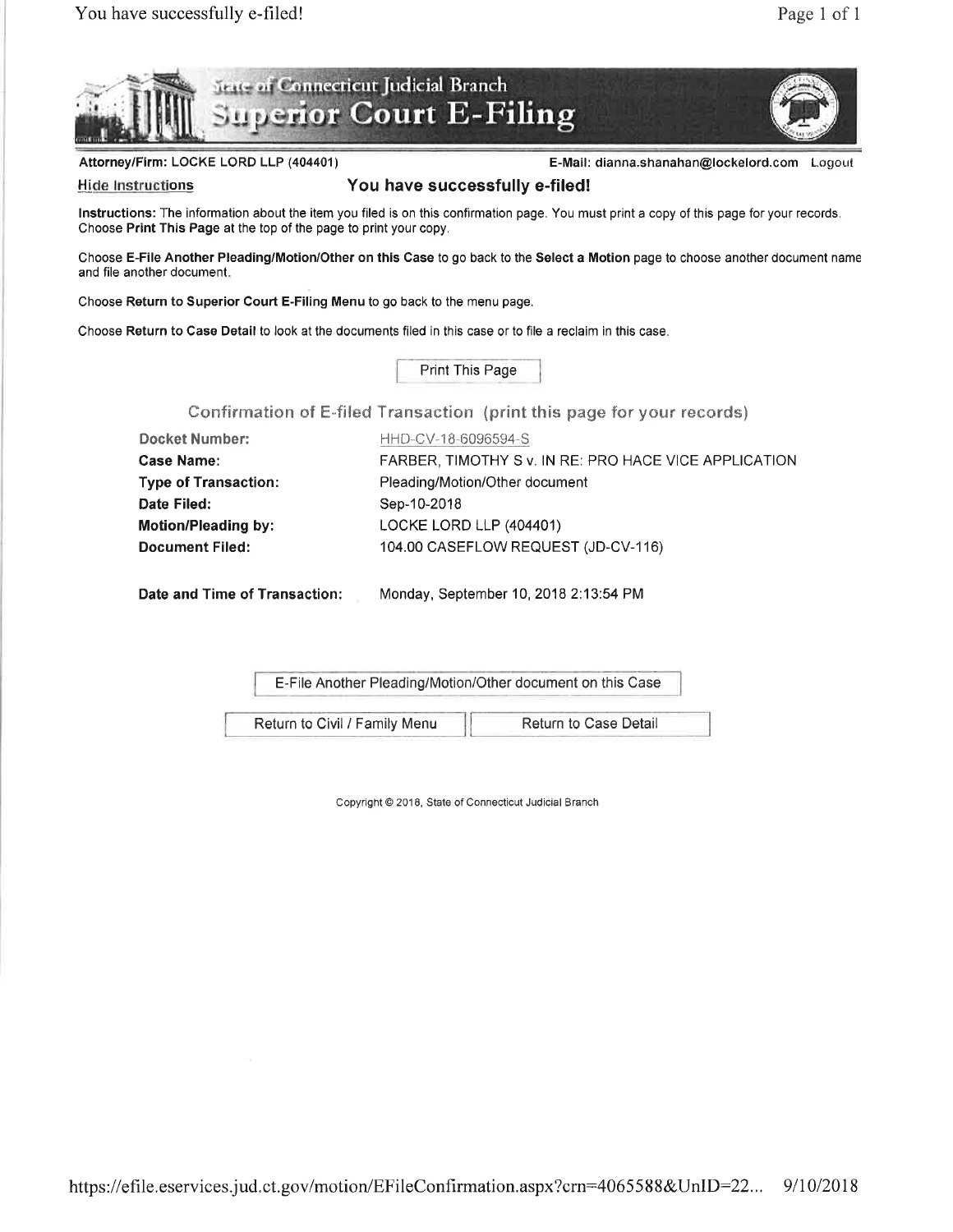### CASEFLOW REQUEST

JD-CV-116 Rev.1-16

#### STATE OF CONNECTICUT SUPERIOR COURT www.jud.ct.gov

| CSFLREO                  |  |
|--------------------------|--|
| <b>THE REAL PROPERTY</b> |  |

#### lnstructions

1. Fill out all sections and file with the court.

2. File at least **3 days** before the date of the scheduled event.

Note: lf the request is granted, the couti will try to schedule the event for the requested date. However, if that date is not available, it will be scheduled for the next available date.

|                                                                                                                                              | FARBER, TIMOTHY S v IN RE PRO HAC VICE APPLICATION                                                                        |                                         |
|----------------------------------------------------------------------------------------------------------------------------------------------|---------------------------------------------------------------------------------------------------------------------------|-----------------------------------------|
| Judicial District of<br>HARTFORD                                                                                                             | Date of request                                                                                                           | Date of scheduled event (if applicable) |
| Name of Judge who scheduled the event (if applicable)                                                                                        | 9/10/2018<br>Docket number                                                                                                | 10/4/2018                               |
|                                                                                                                                              | $HHD$ CV 18                                                                                                               | - 6096594<br>(S)                        |
| <b>Requested Action</b>                                                                                                                      | ("X" box(es) that apply and give reason(s) for request below)                                                             |                                         |
| Status Conference on or about:                                                                                                               | Date                                                                                                                      |                                         |
| Client/adjuster to be available by phone for                                                                                                 | Event                                                                                                                     | scheduled on<br>Date                    |
| Pretrial on or about<br>Date                                                                                                                 |                                                                                                                           |                                         |
| Party to be excused from                                                                                                                     | scheduled on<br>Event                                                                                                     | Date                                    |
| Other:<br>[X                                                                                                                                 | Theodore P. Augustinos (local counsel) is asking to be excused from an October 4, 2018 hearing                            |                                         |
| Reason(s) for request:                                                                                                                       |                                                                                                                           |                                         |
| Timothy S. Farber has been granted pro hac vice status in a matter before the Connecticut Insurance Department (case number Ex 18-03)        |                                                                                                                           |                                         |
| set for hearing on October 4, 2018. Theodore P. Augustinos, local counsel, is asking to be excused from the hearing and to allow the hearing |                                                                                                                           |                                         |
| to proceed without him because of a scheduling conflict. Theodore P. Augustinos was previously excused by this Court from the                |                                                                                                                           |                                         |
| September 12, 2018 hearing which has been rescheduled to October 4, 2018.                                                                    |                                                                                                                           |                                         |
| I agree to notify my client and all counsel of record and self-represented parties whether the requested action is granted or                |                                                                                                                           |                                         |
| denied, and if granted, the specific ruling of the court. I have told all counsel and self-represented parties of record that I              |                                                                                                                           |                                         |
| would be asking for the requested action. All Counsel and Self-represented Parties:                                                          |                                                                                                                           |                                         |
| Consent<br>x                                                                                                                                 | Do not consent to the action requested above                                                                              |                                         |
| Signed (Person making request)                                                                                                               | Name of attorney and juris number or self-represented party (Print or type)                                               |                                         |
| <b>MANARY</b><br>NI ከለላ                                                                                                                      | Theodore P. Augustinos (303603)                                                                                           |                                         |
| The person requesting the action is the                                                                                                      |                                                                                                                           |                                         |
| Plaintiff<br>Defendant                                                                                                                       | <b>Attorney for Plaintiff</b><br>l×l                                                                                      | Attorney for Defendant                  |
| Firm name (If applicable)<br>Locke Lord LLP                                                                                                  | Address                                                                                                                   | Telephone number (with area code)       |
| I certify that a copy of the above was mailed or delivered on the date shown below to all counsel and self-represented parties of record. A  | 20 Church St. Ste 2000 Hartford, CT 06103                                                                                 | 860-541-7710                            |
| sheet is attached listing the name and address of each party the copy was mailed or delivered to.                                            |                                                                                                                           |                                         |
| Signad (Individual allomey or sell represented party)                                                                                        |                                                                                                                           | Date                                    |
|                                                                                                                                              |                                                                                                                           |                                         |
|                                                                                                                                              |                                                                                                                           |                                         |
|                                                                                                                                              |                                                                                                                           |                                         |
|                                                                                                                                              | Signed (Judge)                                                                                                            | Date                                    |
| Denied<br>Granted                                                                                                                            |                                                                                                                           |                                         |
|                                                                                                                                              |                                                                                                                           |                                         |
|                                                                                                                                              | <b>ADA NOTICE</b>                                                                                                         |                                         |
|                                                                                                                                              | The Judicial Branch of the State of Connecticut complies with the                                                         |                                         |
|                                                                                                                                              | Americans with Disabilities Act (ADA). If you need a reasonable                                                           |                                         |
|                                                                                                                                              | accommodation in accordance with the ADA, contact a court<br>clerk or an ADA contact person listed at www.jud.ct.gov/ADA/ |                                         |
|                                                                                                                                              |                                                                                                                           |                                         |
| Order<br>Request is<br>Print Form                                                                                                            |                                                                                                                           | Reset Form                              |